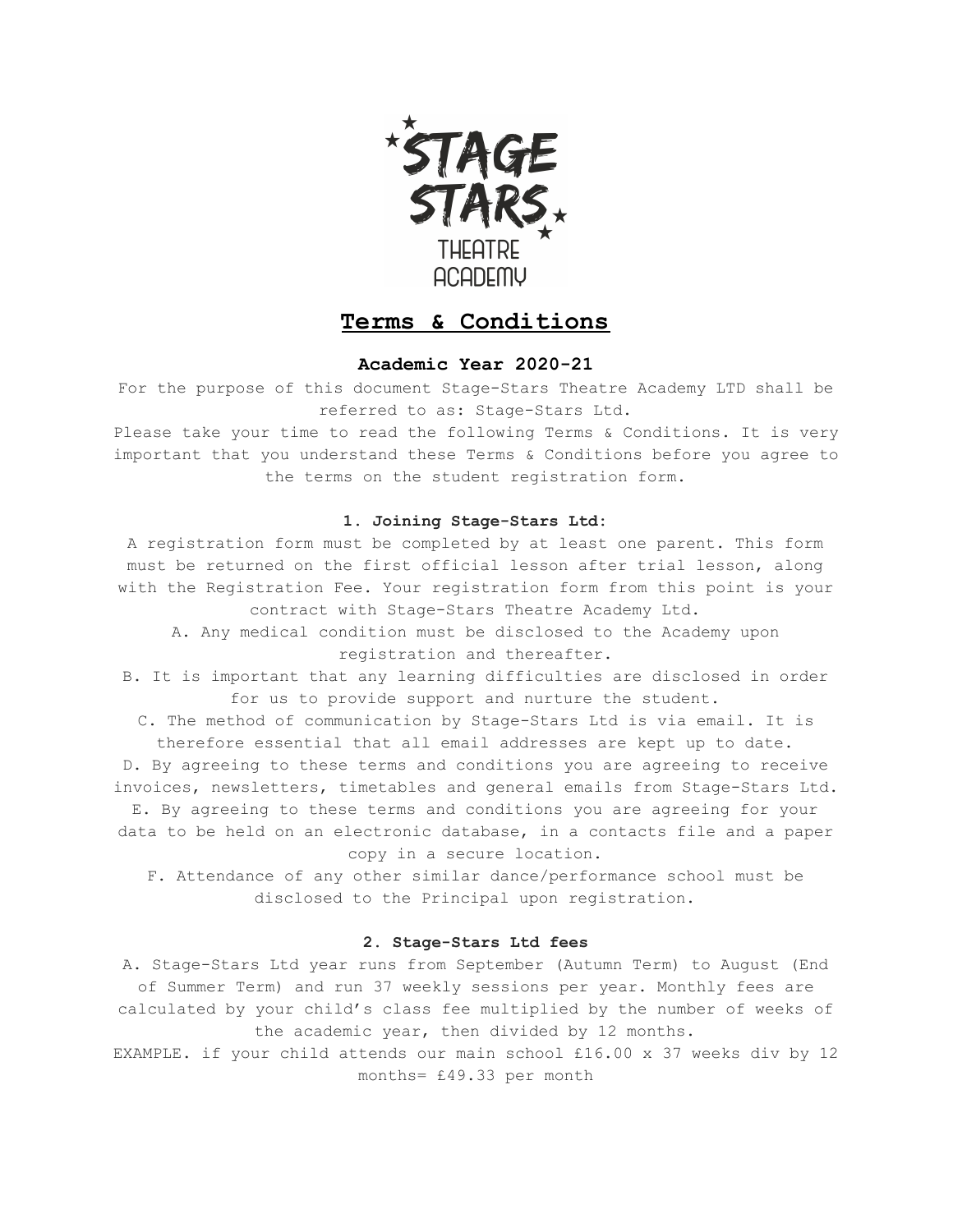B. All monthly fees are collected via a monthly DDR. This is to be arranged via Go Cardless by Stage-Stars Ltd.

When you receive your first monthly invoice and welcome email there will be a link to the DDR mandate form for you to fill in. **PLEASE ENSURE THAT**

# **YOU FILL THIS FORM IN STRAIGHT AWAY.**

Once this is done you will then receive notification of payments/dates from Stage-Stars Ltd and Go Cardless. If we do not receive authorisation from Go Cardless by the second week of receiving your welcome email and invoice, then your child's classes will be suspended until this has been done.

C. If you do not receive an invoice by the second week of attendance it is your responsibility to contact us to obtain a copy of your invoice as this usually is as a result of incorrect email details.

D. We will not accept fast track or BACS payments for monthly fees. E. Termly Invoice, should you require to pay your child's fees each term then you will need to notify the office on receipt of your first invoice. We will then send you a termly invoice. Please note all termly fees will need to be paid within 7 days of the start of a new term or 7 days after

receiving your new termly

invoice.

F. Childcare Vouchers – We do NOT accept Childcare vouchers as a method of payment

G. Your Invoice must be checked by you and any classes that are being attended by your child and are not shown on the invoice must be paid for.

We reserve the right to backdate invoices for corrections.

H. DDR Failures. If we receive a direct debit failure we shall notify you by email with a resubmit payment

date. It is your responsibility to ensure that you have sufficient funds to enable us to take the payment again. If this payment fails again then a late payment charge of 10% per week will be added to your account as from original pay date.

I. We reserve the right to collect payment on any overdue accounts via Go Cardless.

## **3. ATTENDANCE**

A. Each child attending lessons at Stage-Stars Ltd must show excellent attendance. The principal must be

notified of an absence via email or text, with good reason. Failure to do so may lead to the child being unable to be entered into examinations and take part productions. If your child misses three weeks in a row you will receive and attendance notification email. If we still have not had a reason for a missed class, then we will remind you that if you and your child wishes to leave Stage-Stars Ltd then we will require written notice. Your account will accrue the monthly fee each month until we hear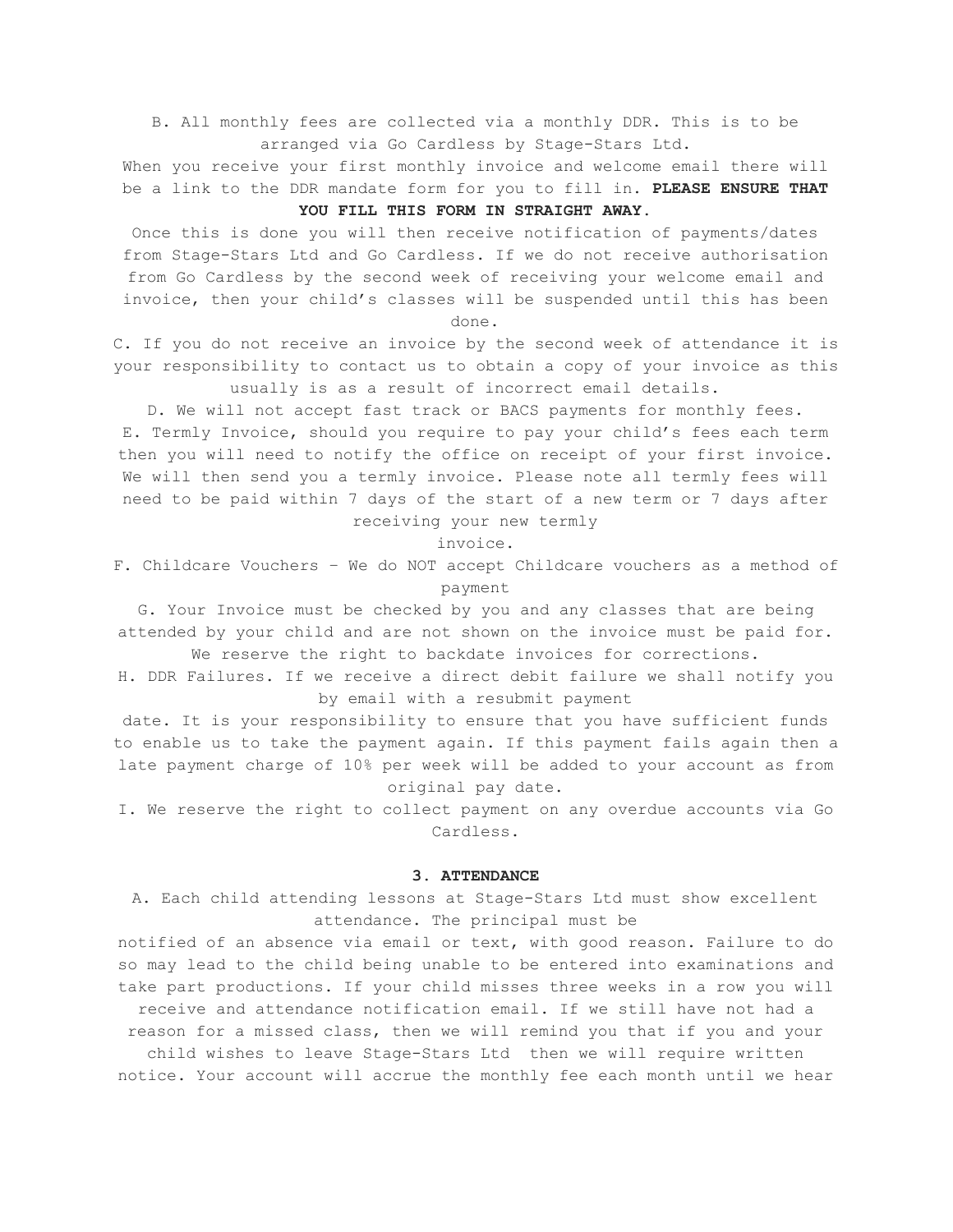from you, to a total maximum of three months from your child's last lesson.

## B. LOCALISED LOCKDOWNS and PANDEMICS:

- If Stage-Stars Theatre Academy Ltd cannot deliver classes due to force majeure or government directive, we shall implement online classes via video conferencing software as a replacement. No refunds will be offered.
- If a child or household member is told to self-isolate by NHS Track and Trace (or equivalent service) classes will be provided to the student via video conferencing software. If the student is unwell and cannot take part

This will be classed as missed sessions and as per the below, no refund will be made.

## **4. CANCELLATION**

A. If you wish to withdraw from the Academy altogether, we require a notice period of 6 weeks (Half a term) We require written notice (email acceptable). We shall them finalise your account. The final account includes all classes received up to the received notice date, less all payments received. (Your child can still attend their classes during this six week period. We shall then arrange for your final payment via your Go Cardless account. We shall then cancel your monthly subscription for Stage-Stars Ltd with Go Cardless.

B. We do not give refunds of any classes that your child has missed due to illness, accidents or holidays.

#### **IMPORTANT**

Please do not cancel your DDR at the same time you send your cancellation notice. Please remember your fees have been spread over 12 months or the remaining months of the year. (This includes the month of August despite there being no classes). Stage-Stars Ltd will cancel your monthly DDR once the final account has been arranged.

If your account is in credit we will contact you requesting your bank details to refund you direct into your bank account.

If this DDR is cancelled before you have received your final account you will incur an automatic charge of £25.00. This will be added to your Final Account. If parents refuse to pay this final account then the account will

be passed on to our debt recovery agent, this will incur late payment charges and additional recovery charges and may damage your credit rating. If we do not receive any cancellation notice from you then your account will accrue the monthly fee each month until we hear from you, to a total of three months from your child's last lesson.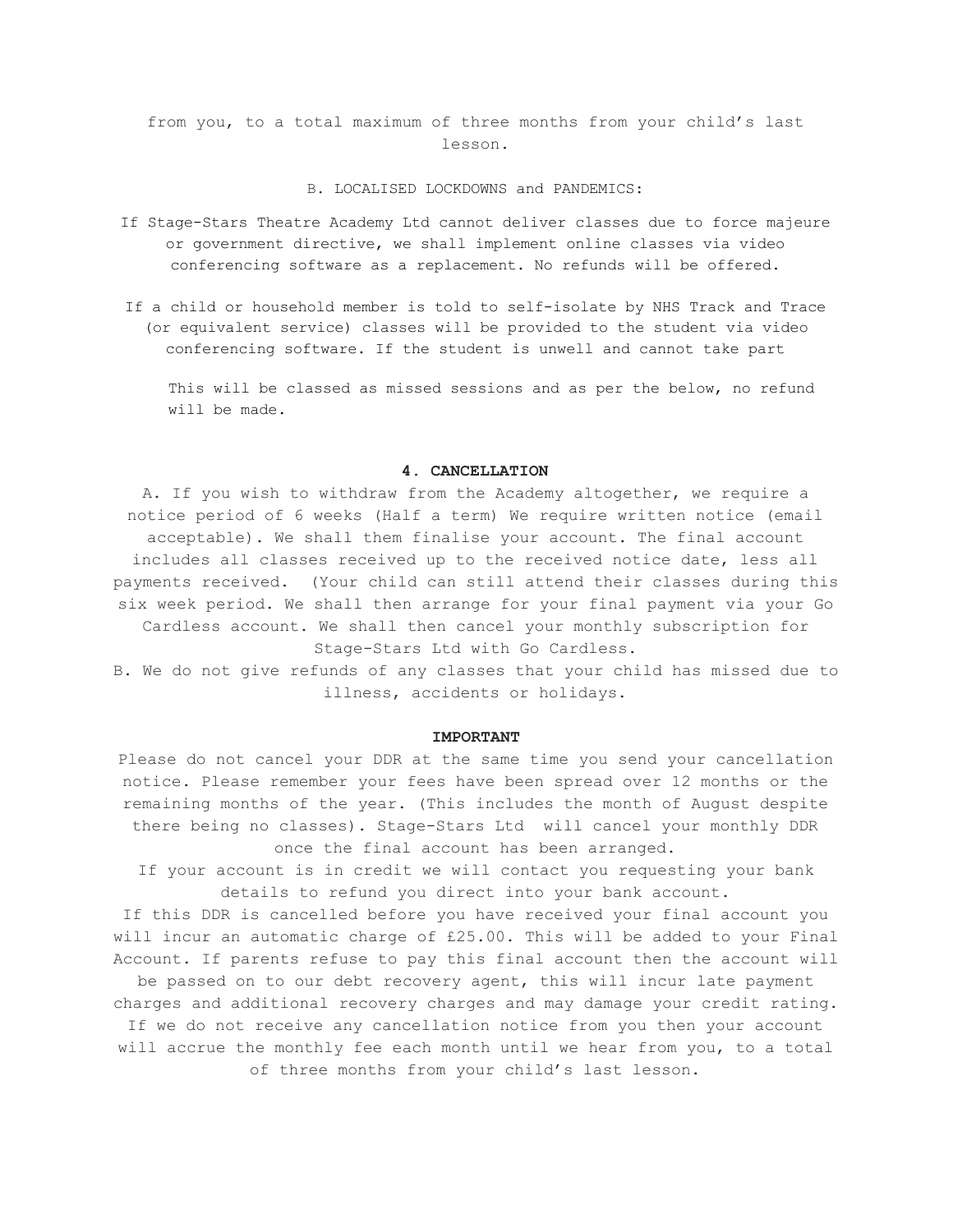A. If lessons are cancelled by the Academy due to an act of God i.e. Bad weather, we will do our best to offer a replacement session. If a replacement session is offered then no refund will be given, regardless of your child's attendance.

B. Any classes that fall under 5 students in total may be cancelled. This will be at the Principal's discretion.

#### **5. USE OF PHOTOGRAPHS & VIDEOS**

A. Videos and photos may be taken during class times and performances and by signing these terms and conditions you are agreeing to the use of your child's image for promotional and marketing use, this includes all platforms of social media and Soap LLP's website

## **6. PRODUCTIONS – IMPORTANT**

Stage-Stars Ltd stages two Shows per year: Annual Musical & Student Showcase

A. Participation in the performances are optional but we encourage participation as part of the learning process. If your child does not want to take part in public performances we require written notice at the beginning of the rehearsal process.

B. Productions are not guaranteed to be every year until the official show pack has been issued with dates and the venue confirmed.

C. For all Stage-Stars Ltd Productions we hold auditions for Principal singing /dancing roles and additional numbers. All students are able to participate in all performances should they wish.

## **7. GENERAL**

A. Uniform: All Children must wear the correct uniform after the settling period of 2 weeks. The Academy t-shirt must be worn in lesson time and is a compulsory part of the uniform. No jewellery is allowed & hair must be neatly groomed. When attending events, displays and external shows the compulsory t-shirt must be worn without fail.

B. Stage-Stars Ltd reserves the right to alter the timetable, change

venue, and fees. Where applicable, we

will try to give you reasonable notice.

C. Stage-Stars Ltd operates a NO REFUND policy.

D. The school may from time to time introduce regulations for the better running of the school. All students enrolled at the school and attending classes. shall be expected to adhere strictly to any and all such regulations and duly accept any revised terms and conditions. These terms and conditions are available to view on the SStage-Stars Ltd Website: [www.stage-starstheatre.co.uk](http://www.stage-starstheatre.co.uk/)

E. Necessary discipline will be enforced and the Principal reserves the right to terminate any pupil's enrolment without notice or refund. We expect all children and parents to respect one another, our members of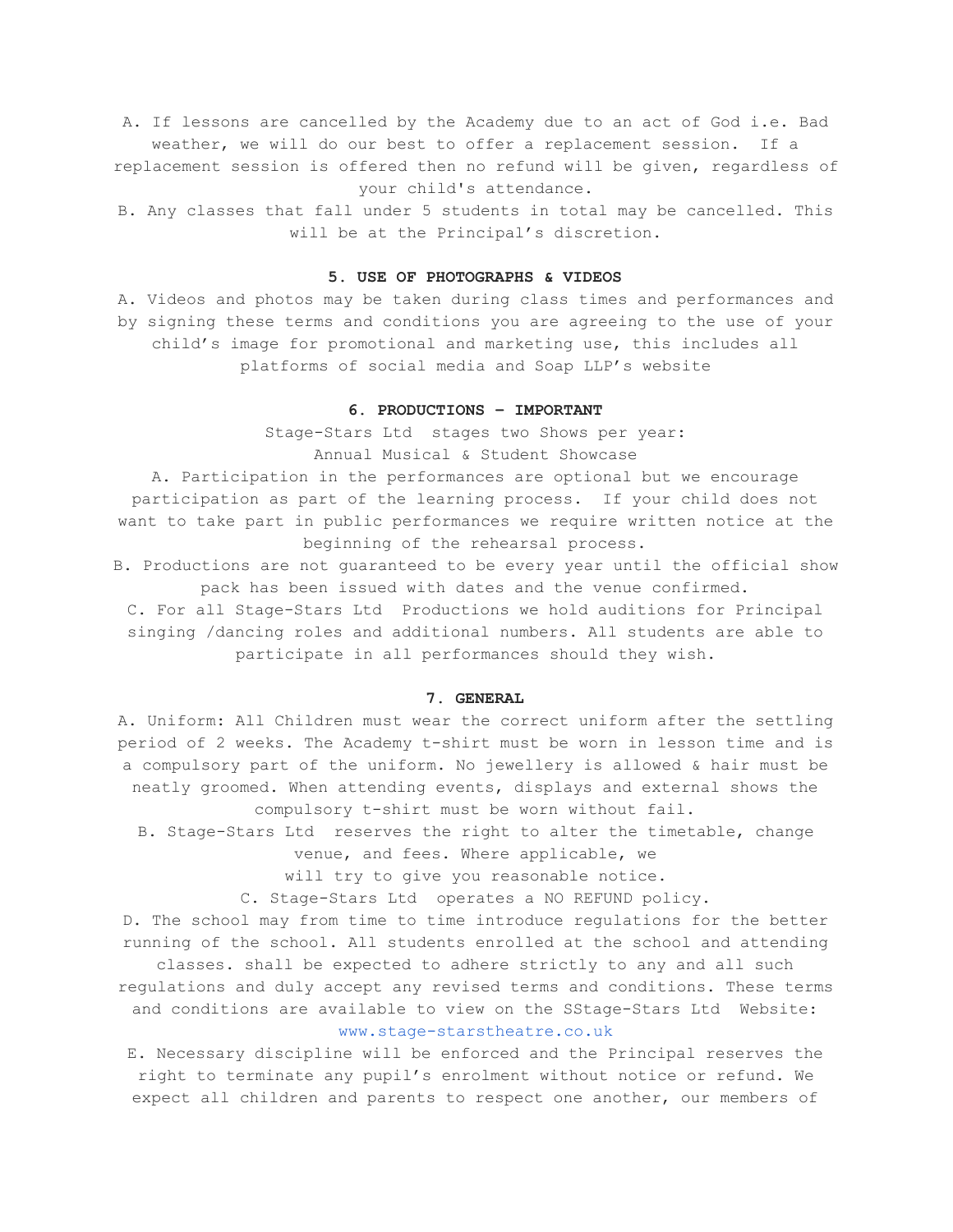staff and volunteers. Bullying or abusive language or behaviour will not be tolerated and may lead to your child being expelled. In this circumstance, no refund will be given.

F. There may be a change of teacher at any point during the term. Either to cover the regular teacher in

times of illness, holiday or personal reasons. Or at times, to replace the previous teacher altogether.

G. It is essential for the efficient training and teaching of dance for a degree of physical contact to take

place. On signing the registration form the parent or guardian accepts this provision.

H. On no account can Stage-Stars Ltd name be used in any form of publicity without written approval from

the Principal.

I. Our staff are not permitted to give students under the age of 18 years a lift in their car unless written

permission has been given by their parent/guardian and has been arranged prior to the lift required. (Please see our Child Protection and

Safeguarding Policy).

J. Students under 11 years old are not allowed to leave any of our venues unless accompanied by an

Adult.

#### **8. Stage-Stars Ltd Liabilities**

A.Stage-Stars Ltd do not accept responsibility for loss, damage or injury arising from errors or omissions on the

registration form whether completed by you or the person in charge of your child at the time of enrolment.

B. Stage-Stars Ltd do not accept liability for death or personal injury to any child attending class, with the

exception of such injury being caused by negligence or default of any member of our staff or any other default on our part.

C. Stage-Stars Ltd do not accept any responsibility for loss or damage to personal property.

D. Stage-Stars Ltd do not accept responsibility for any loss or expense due to circumstances beyond our control

including, transport, fire, weather and other such actions.

E. Stage-Stars Ltd are only responsible for students whilst they are participating in their class. Children cannot

be supervised whilst they are outside dance studio, this includes the reception areas.

F. Stage-Stars Ltd holds Public Liability Insurance.

G. Stage-Stars Ltd hire premises from Third Parties; all Stage-Stars Ltd Staff, Parents, Guardians and pupils must abide by the codes of conduct as set out by those Third Parties.